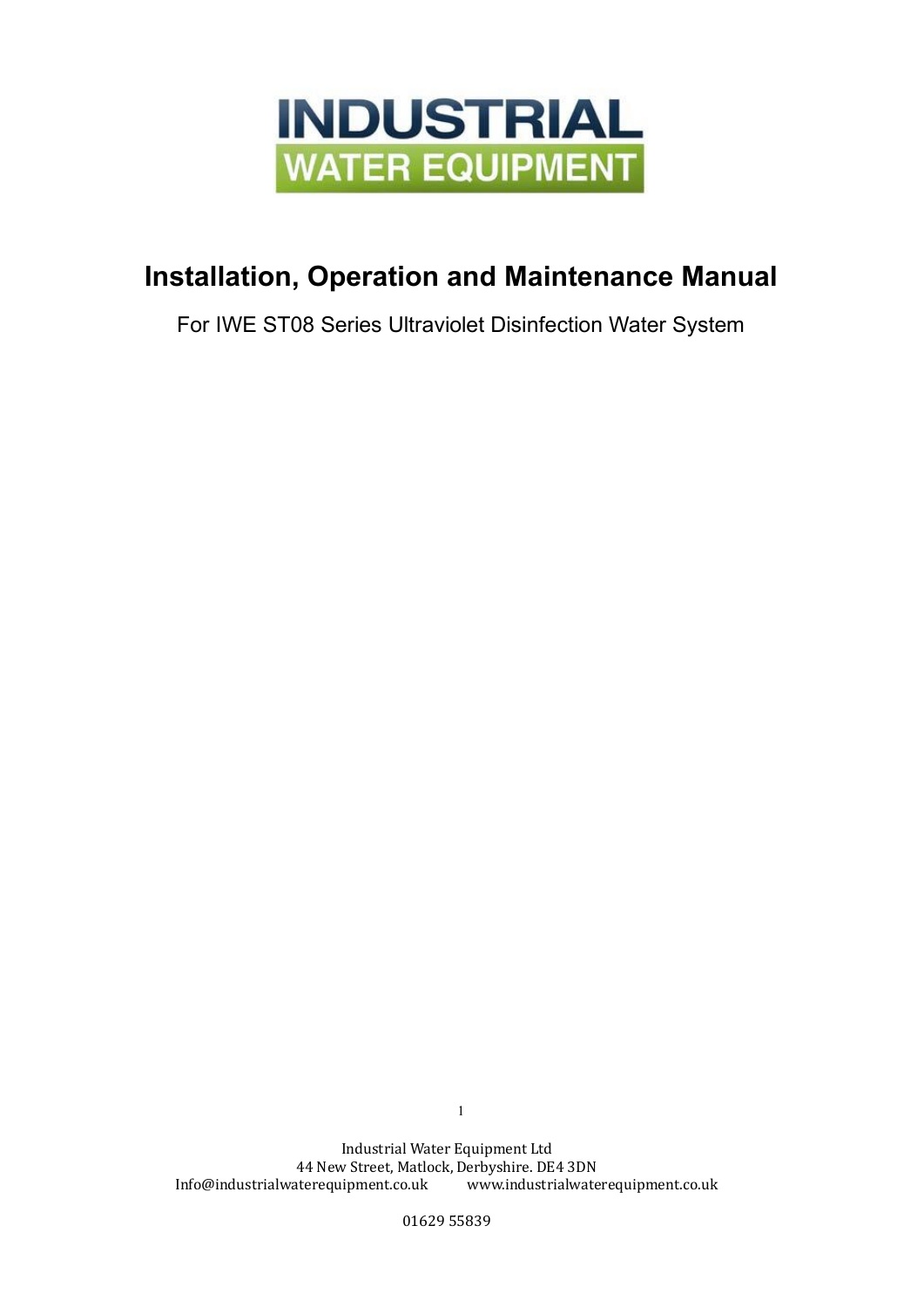# **Index**

Product Application

Product Specification

System Installation

System Operation

System Maintenance

FAQs

UV Parts

Disinfection Times

# **Marking**



Risk of severe or fatal electrical shock when water is in close proximity to this electrical system. User must always disconnect power before performing any maintenance on this system.



This UV system must be grounded.



Avoid exposure to direct or strongly reflected germicidal ultraviolet rays. Germicidal ultraviolet rays are harmful to the eyes and skin. If necessary please wear safety goggles to protect your eyes.



.

CAUTION: Risk of burning due to heat from the lamp when in use. Never touch the lamp directly; we advise always wearing protective gloves.

2

Industrial Water Equipment Ltd 44 New Street, Matlock, Derbyshire. DE4 3DN Info@industrialwaterequipment.co.uk www.industrialwaterequipment.co.uk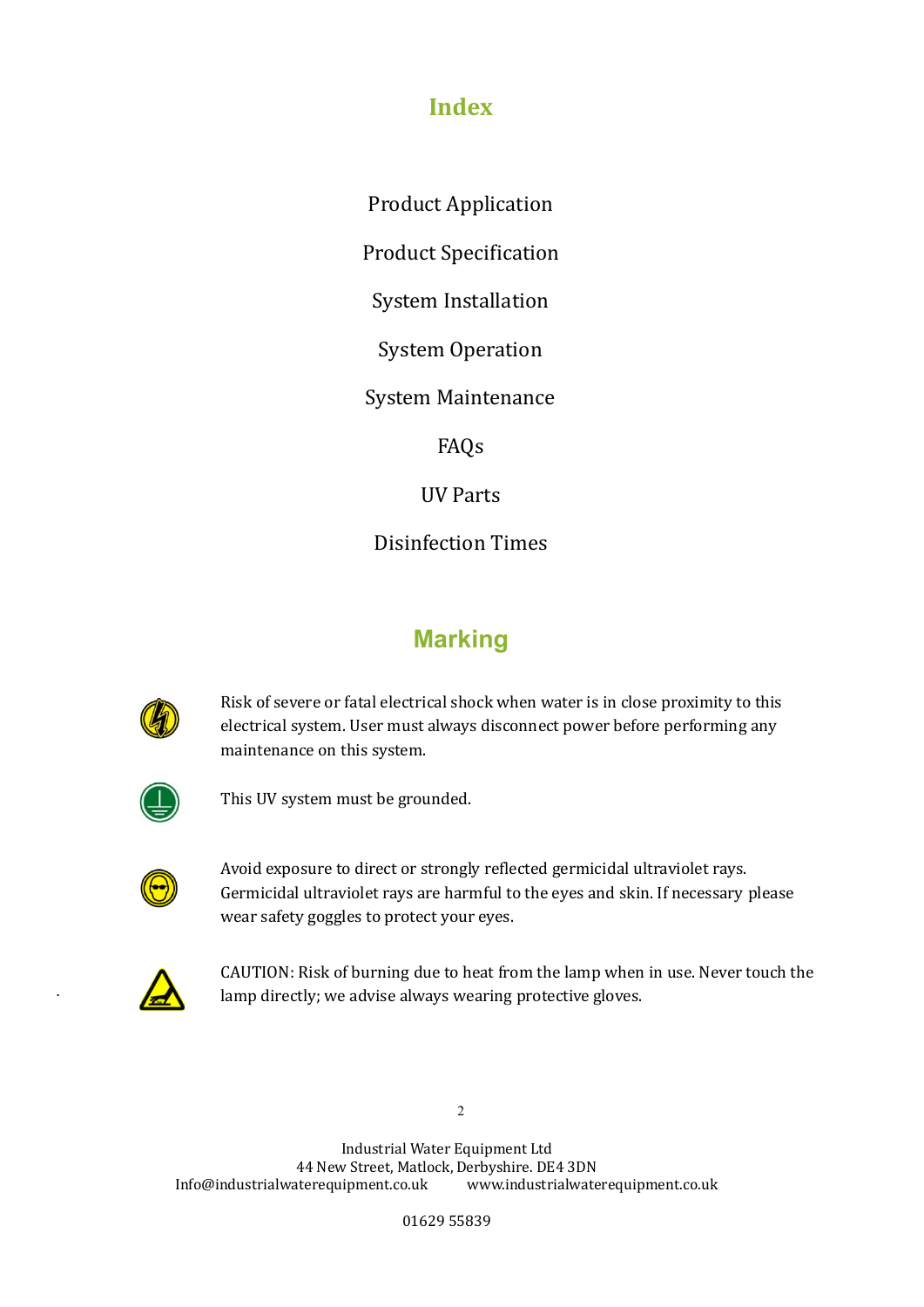Thank you for purchasing an Industrial Water Equipment ultraviolet disinfection water system. This manual will help you get the very best from your new system. It covers the installation, operation and maintenance of your new UV system. **PLEASE READ ALL THE INSTRUCTIONS CAREFULLY BEFORE BEGINNING TO INSTALL OR TURN ON THE EQUIPMENT. THIS IS TO KEEP YOU AND THE EQUIPMENT SAFE.**

# **Product Application**

UV water systems are increasingly popular, highly effective, and one of the easiest ways to protect your water from living organisms. Used worldwide by domestic, commercial and industrial customers uv water treatment is now one of the most trusted, quicker and healthier methods of water treatement compared with older less efficient methods.

# **What is Ultraviolet light and how does it work?**

Ultraviolet light is a type of electromagnetic radiation such as radio waves, infrared, x-rays etc. UV light has wavelengths ranging from 100 to 400 nanometers (nm). The UV spectrum is divided into four different regions, which are designated Vacuum UV, UV-A, UV-B, and UV-C. **UV-C** or short-wave ultraviolet occurs between 200-280nm and the optimum UV germicidal action at 265nm. UV light has a useful and strong disinfection ability, which can physically eradicate microorganisms by altering their DNA or RNA, which is done effectively and without the use of chemicals.

**CAUTION**: Because ultraviolet light is not visible to the human eye, we can sometimes ignore it is there, however UV light is harmful to eyes and skins and therefore exposure should be taken very seriously.

Industrial Water Equipment's UV Systems use Philips Ultraviolet Lamps, which highly and effectively discharge a germicidal UV-C ray (253.7nm) to disinfect the water by killing all bacteria, viruses, molds and algae. With proper implementation of an In-line UV System, any of these small organisms can be completely destroyed fast without any harmful residuals.

# **Product Advantages**

#### **Effective**

UV application is much more effective that chlorination and other disinfection water systems on a large amount of pathogens. UV light prompts a reaction that is almost instant at destroying the dangerous pathogens.

## **Harmless and Chemical-free**

UV light does not alter the water chemistry or its components, such as taste, odor, colour or PH level etc. It also does not involve adding chemicals to you water therefore keeping you water chemical free and healthy for you and your family.

3

**Low Cost**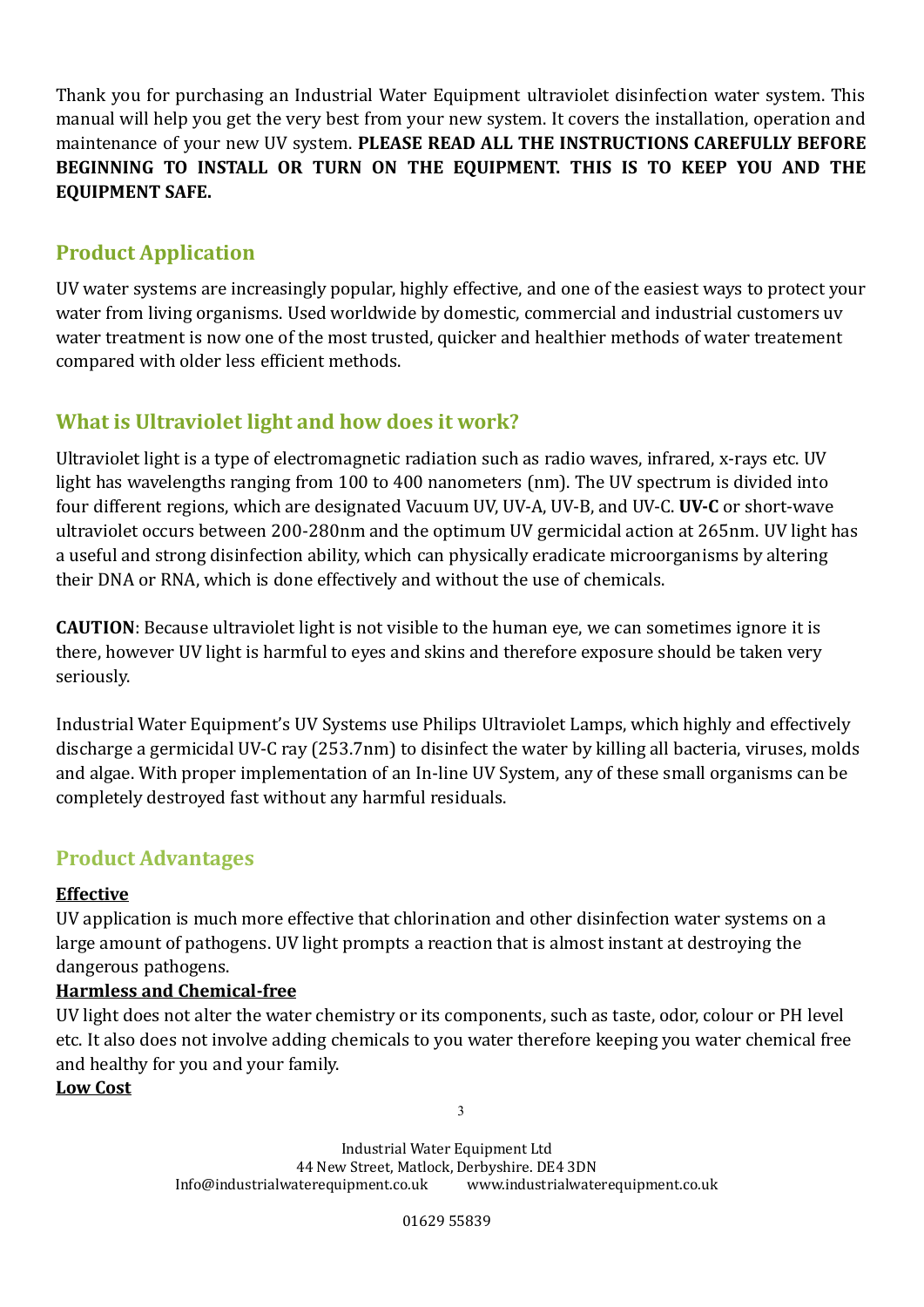Initial outlay and operating costs are low in comparison to other disinfection methods available. **Simple to install and operate**

UV systems do not have any moving parts, which are prone to wearing out and are easy to install wherever required.

## **Product Specification**

Ultraviolet Disinfection water systems come in a variety of sizes and can be used to purify the water for a single faucet or for an entire home or larger building.

The UV is simple and safe equipment that is suitable for small residential applications and large commercial projects.



Industrial Water Equipment Ltd 44 New Street, Matlock, Derbyshire. DE4 3DN Info@industrialwaterequipment.co.uk www.industrialwaterequipment.co.uk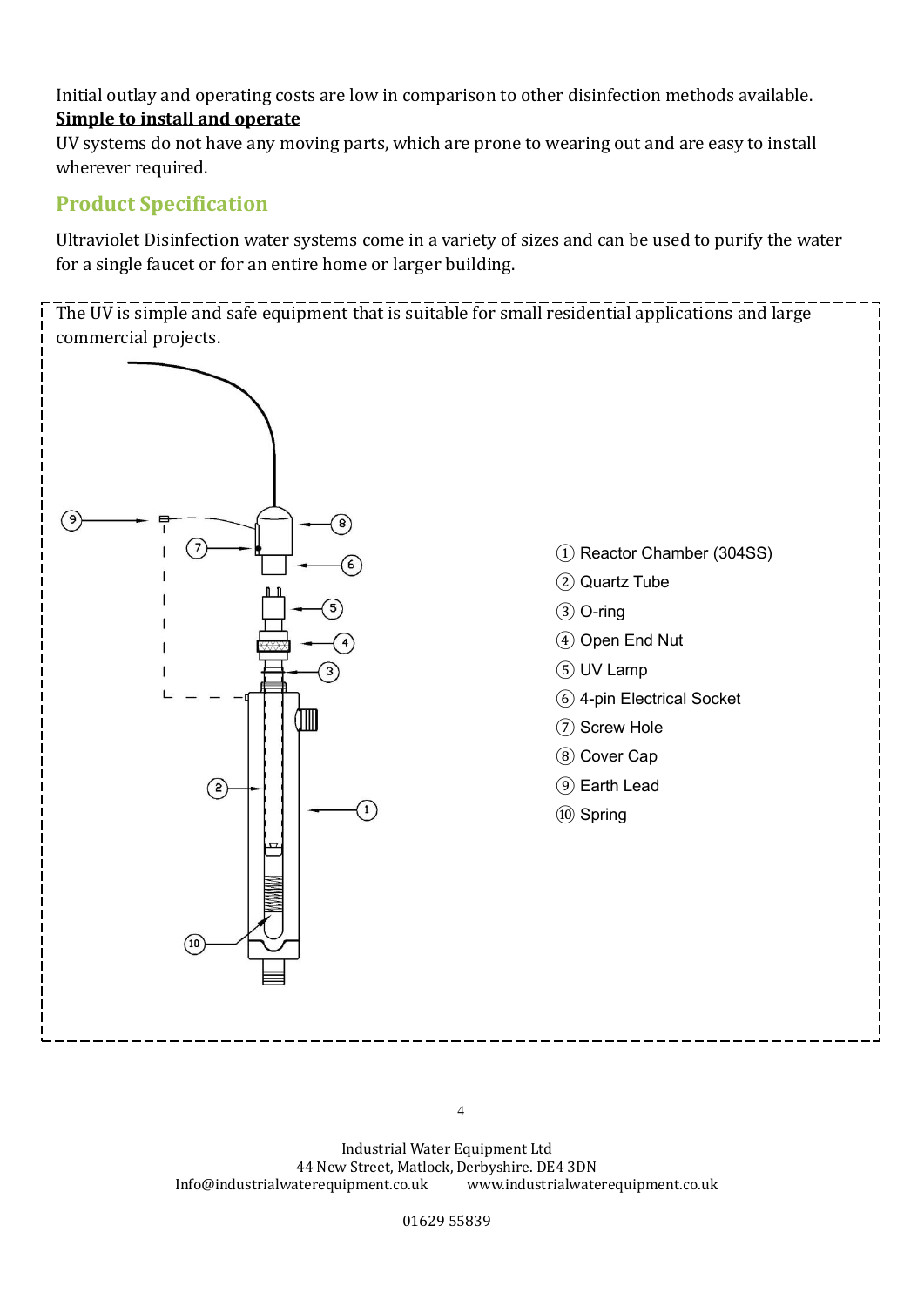## **System Installation**

NOTE : All units are quality tested at the factory. All units are rated up to 12 bar. Mount your ultraviolet steriliser horizontally or vertically on a level and firm surface. Do not lay the system on the ground or where water may puddle. Do not submerge. Install sterilizer equipment in a readily accessible and well lit location to facilitate inspection and maintenance. On all units allow space to change the UV lamp and Quartz sleeve (typically leave a maintenance space equal to the overall UV system length) and other parts.

### **Installation Instructions**

**Step 1:** Open the package and check you have all the components: Reactor Chamber, UV Lamp, Quartz Sleeve, O-ring, Electronic Ballast and Support.

**Step 2:** Ensure the quartz sleeve and UV lamp are thoroughly clean before starting to install. This can be done with alcohol or a mild detergent. Always wear soft non-abrasive gloves to keep any finger marks away from them.

**Step 3:** Remove the end nut from the Reactor Chamber.



**Step 4:** Insert the spring into the quartz sleeve.



Industrial Water Equipment Ltd 44 New Street, Matlock, Derbyshire. DE4 3DN Info@industrialwaterequipment.co.uk www.industrialwaterequipment.co.uk

5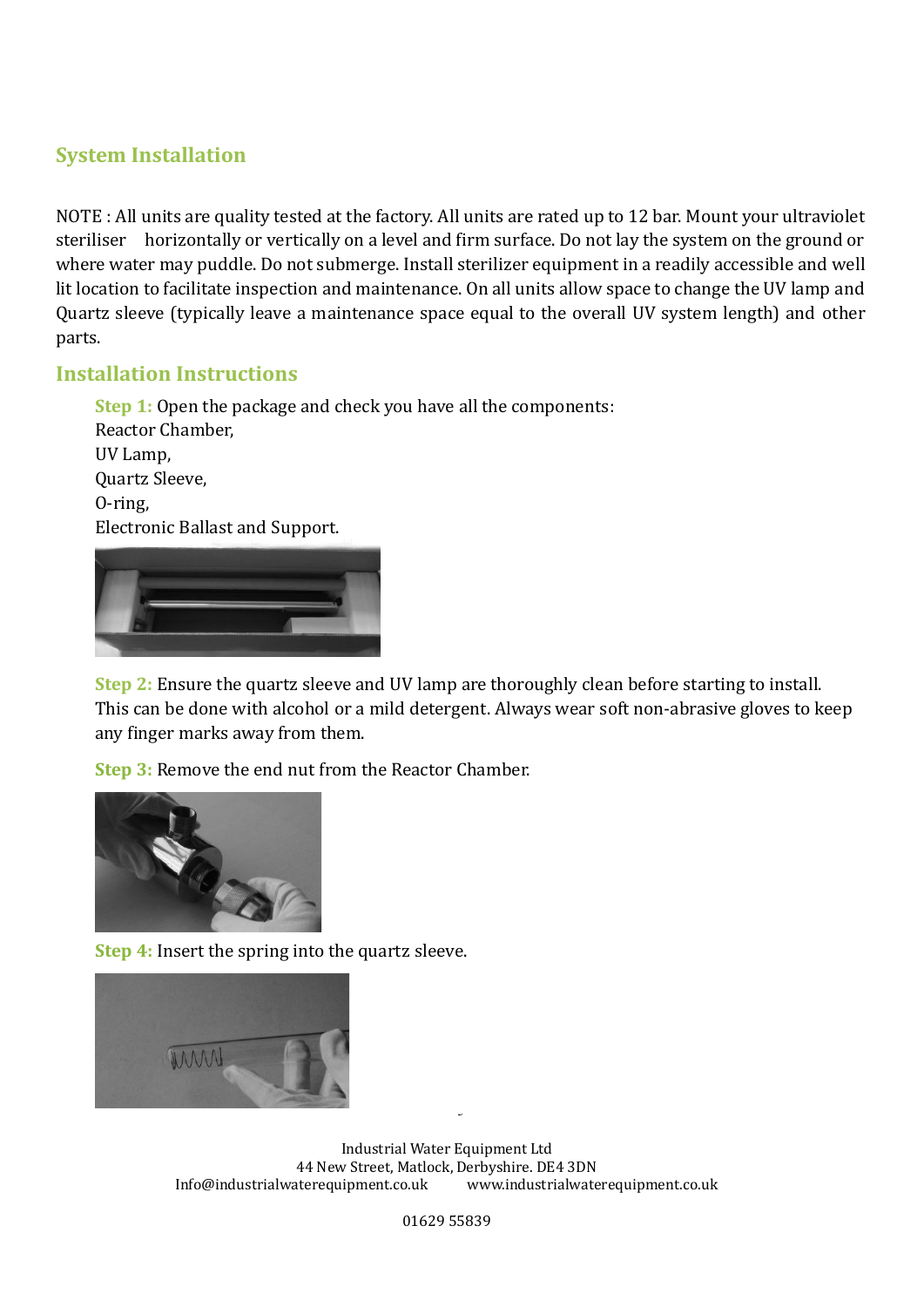**Step 5:** Install the O-ring onto the open end of the quartz sleeve.



**Step 6:** Insert the quartz sleeve into the Reactor Chamber.



**Step 7:** Hand-screw the end nut onto the Reactor Chamber. In order to protect the O-ring, do not over tighten.



**Step 8:** Connect the 4-pin electrical socket with the UV lamp pins tightly.



**Step 9:** Very carefully insert the quartz sleeve through the end nut onto the UV lamp



44 New Street, Matlock, Derbyshire. DE4 3DN Info@industrialwaterequipment.co.uk www.industrialwaterequipment.co.uk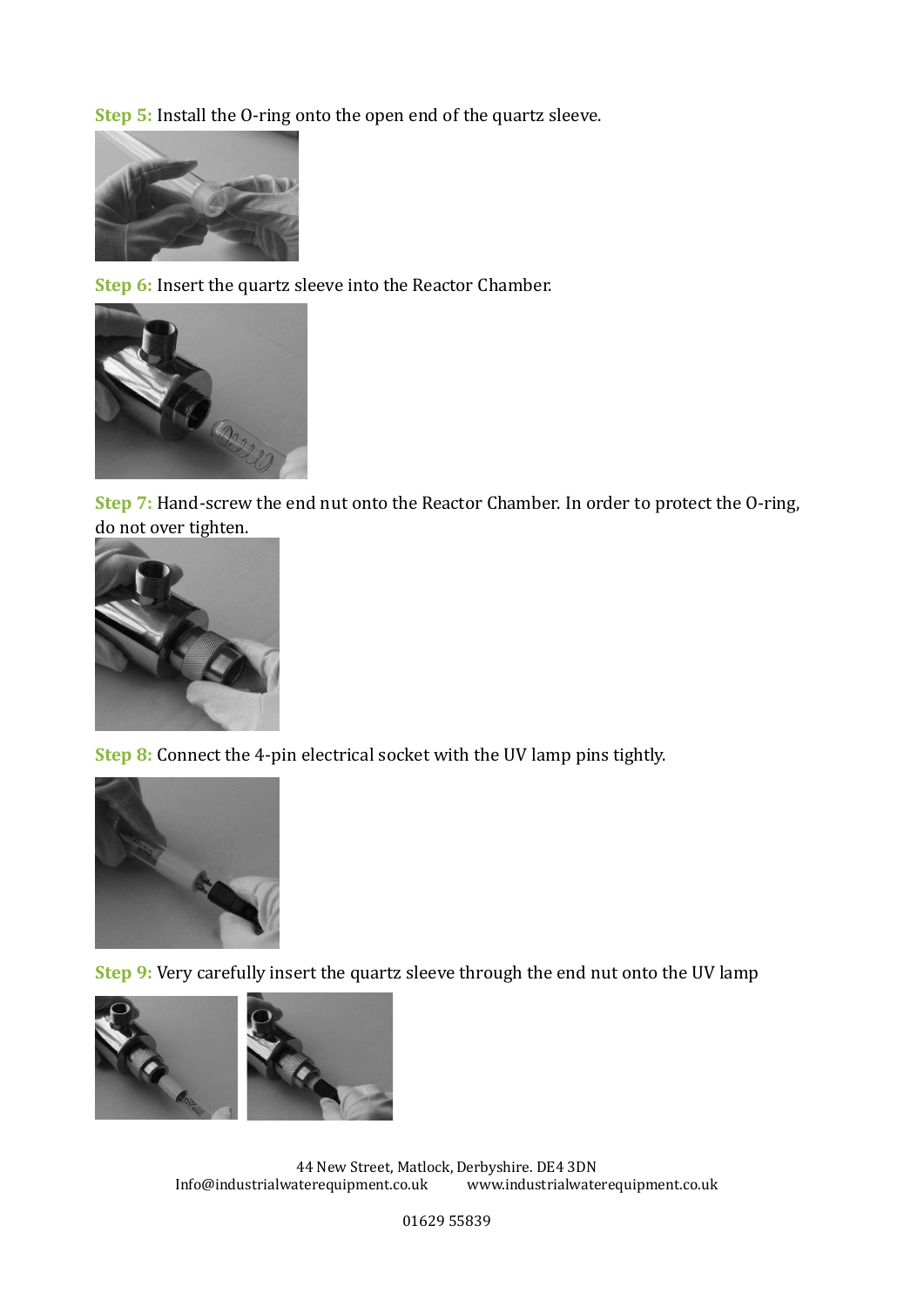**Step 10:** Put the cover cap onto the end Nut.



**Step 11:** Insert the earth cable tightly.



**Step 12: Carefully tighten the screw.** 



**Step 13:** Select a readily accessible and well it location to fix the system. The system should always be located closest to the point of use and can either be installed horizontally or vertically. **Step 14:** Once all plumbing work is complete, slowly turn on the water and check for leaks. **Step 15:** It will take a few minutes for the water to clear any air or dust that might have been in the reactor chamber, so allow the water run for a few minutes.

**Step 16:** Connect the power supply

## **System Operation**

1. Double-check the installation before you plug the UV into the power supply.

2. UV's are especially designed for continuous operation. Frequently switching it on and off will reduce the UV's radiation and life span. Your UV *must not* be switched on and off more than three times in a 24-hour period.

3. In the event that your UV should fall into water, turn off the power immediately at the mains and then remove from the water. DO NOT use your UV if it has been submerged in water.

4. DO NOT operate your UV if the cord or plug is damaged, the unit has been dropped or if it starts to malfunction.

7 5. Install your filter on the return line. This will guarantee that the water does not have any debris or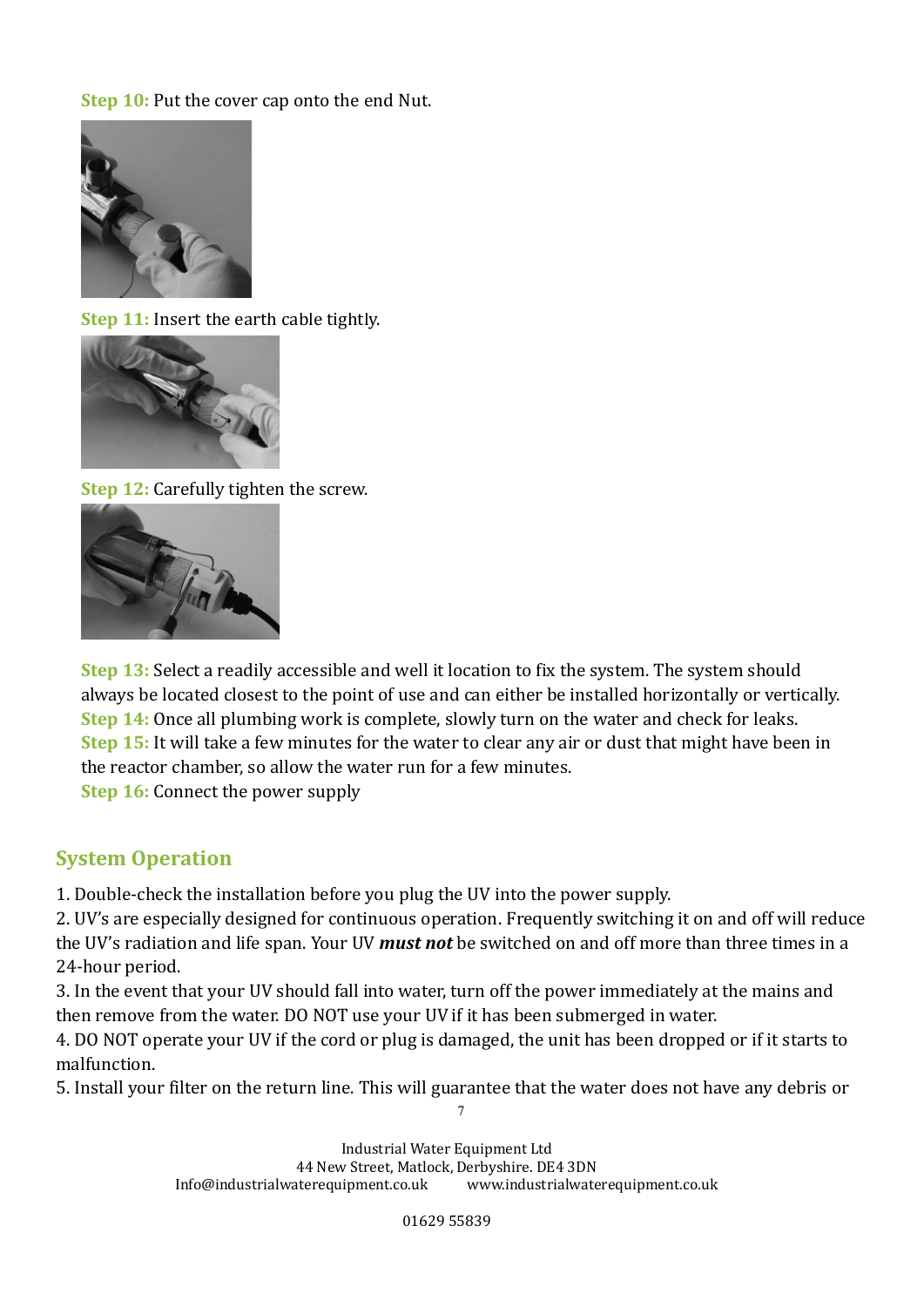impurities that could prevent the disinfection process. You can install your UV before the filter, however this will cause it to take longer to work efficiently, while increasing the risk of breaking lamp and/or the quartz sleeve.

6. UV rays are dangerous and can cause damage to eyes and skin. Appropriate measures should be taken to prevent injury. Always wear safety goggles and never look directly at the UV light or remove it whilst in operation.

7. DO NOT exceed the maximum flow rate; if this is possibility install a flow regulator at the inlet in order to protect the quartz sleeve.

8. The water supply must always be disconnected and your UV, completely drained of water if there is risk of freezing for an extended period of time.

# **Plumbing system disinfection procedure**

UV sterilization is a physical disinfection process that does not add any potentially harmful chemicals into your water system, because UV sterilization does not provide any disinfection residual, it is essential that all your plumbing after the UV be chemically disinfected. This will guarantee that the water will be free from any bacterial contaminants. The decontamination process must be done as soon as you install the UV and repeated whenever the UV has to be shut down for any reason.

Disinfection process:

1. Turn off the upstream water supply that feeds the reactor chamber and then depressurise water system.

2. Remove the pre-filter cartridge and then add 250-500ml of household bleach or chlorine (5.25%) into the empty filter housing (DO NOT use hydrogen peroxide) and re-attach.

3. Check that the ultraviolet system is connected to the AC power supply and operating correctly.

4. Open all taps, fittings and appliances. Let the cold water run until you can smell the bleach. Then turn off the water and leave the bleach water sit in the pipework for about thirty to sixty minutes. You must make sure that any appliance attached to the plumbing system passes chlorinated water including taps inside and out, washing machines, dishwashers, toilets, shower heads, water heaters etc.

5. Now re-open the upstream water supply and put the filter cartridge back into the filter. Then flush the chlorine solution completely from the system until you cannot smell bleach anymore.

DO NOT drink the water in the system during this process, as there are very high concentrations of chlorine in the water.

In the event that a your UV should be shut down for routine cleaning or during power cut where water could have passed through the system, the above procedure must also be followed.

## **Maintenance**

Industrial Water Equipment Ltd 44 New Street, Matlock, Derbyshire. DE4 3DN Info@industrialwaterequipment.co.uk www.industrialwaterequipment.co.uk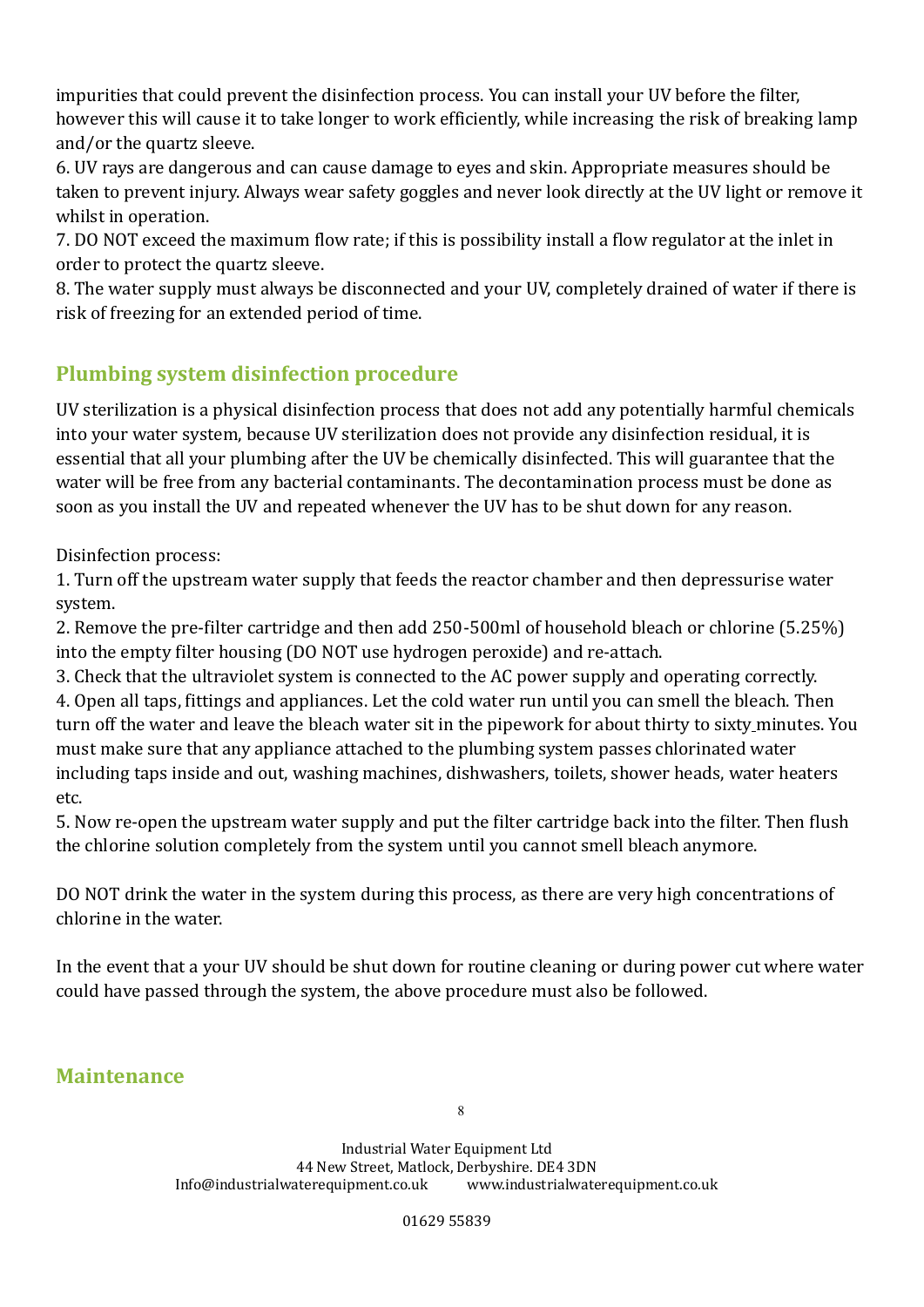#### **General Maintenance**

- 1. Test before each use or monthly.
- 2. It is recommended that the lamp should be replaced every 9000 hours that is in use, it may still radiate light however the UV intensity will not be as effective.
- 3. Clean the quartz sleeve once every 3-6 months, you can use either a mild detergent or alcohol.

#### **Replacement of lamp**

CAUTION: DO NOT touch the lamp without gloves on, handle only by the ends or wear soft gloves to prevent any fingermarks on the lamp.

- 1. You will not need to turn off the water supply to do this.
- 2. Turn off the main power and let the unit power down, this should take about 30 seconds.
- 3. Remove the cover cap.

4. Remove the lamp wire carefully until there is about 2 inches of the lamp visible. Take care, as the lamp case can be very hot; be careful not to drop the lamp on the quartz sleeve, as both are very delicate and will break easily.

5. Remove the 2-pin electrical socket, holding tightly onto the ultraviolet lamp.

6. Remove quartz sleeve from the lamp very carefully, these are incredibly delicate! The best way to do this is to pull it out at a straight not at an angle until it is completely out.

7. To reinstall the lamp follow steps 7 to 11

NOTE: When you have replaced the lamp, remember to reset the lamp life timer.

## **How to replace the quartz sleeve**

- 1. Turn the off at the power supply
- 2. Turn off the water supply to your UV's inlet and outlet valves.
- 3. Remove the drain plug and drain the chamber, once this is done remove any old Teflon tape from the drain plug threads. With new Teflon tape, rewrap the drain plug and re-install and tighten the drain plug.
- 4. To remove the UV lamp, follow the 'replacement lamp' steps as above.
- 5. Unscrew the nuts off the reactor chamber.
- 6. Remove the O-ring
- 7. To remove the quartz sleeve from the chamber carefully rotate it and extract.
- 8. Clean the quartz sleeve with a mild detergent or alcohol, for stubborn stains you can use a diluted hydrochloric acid wash.
- 9. In the event that the quartz sleeve is broken, the following steps must be followed before reinstalling:
	- Take out the input/output water pipe connector and remove from the chamber.
	- Remove as much of the broken glass as possible from both ends of the chamber.
	- In order to remove any tiny fragments from the chamber, you will need hold the system vertically and shake. This will cause the fragments from the threaded fitting to break and fall out. Flush the chamber system with water and carefully to remove all the glass

Industrial Water Equipment Ltd

44 New Street, Matlock, Derbyshire. DE4 3DN

Info@industrialwaterequipment.co.uk www.industrialwaterequipment.co.uk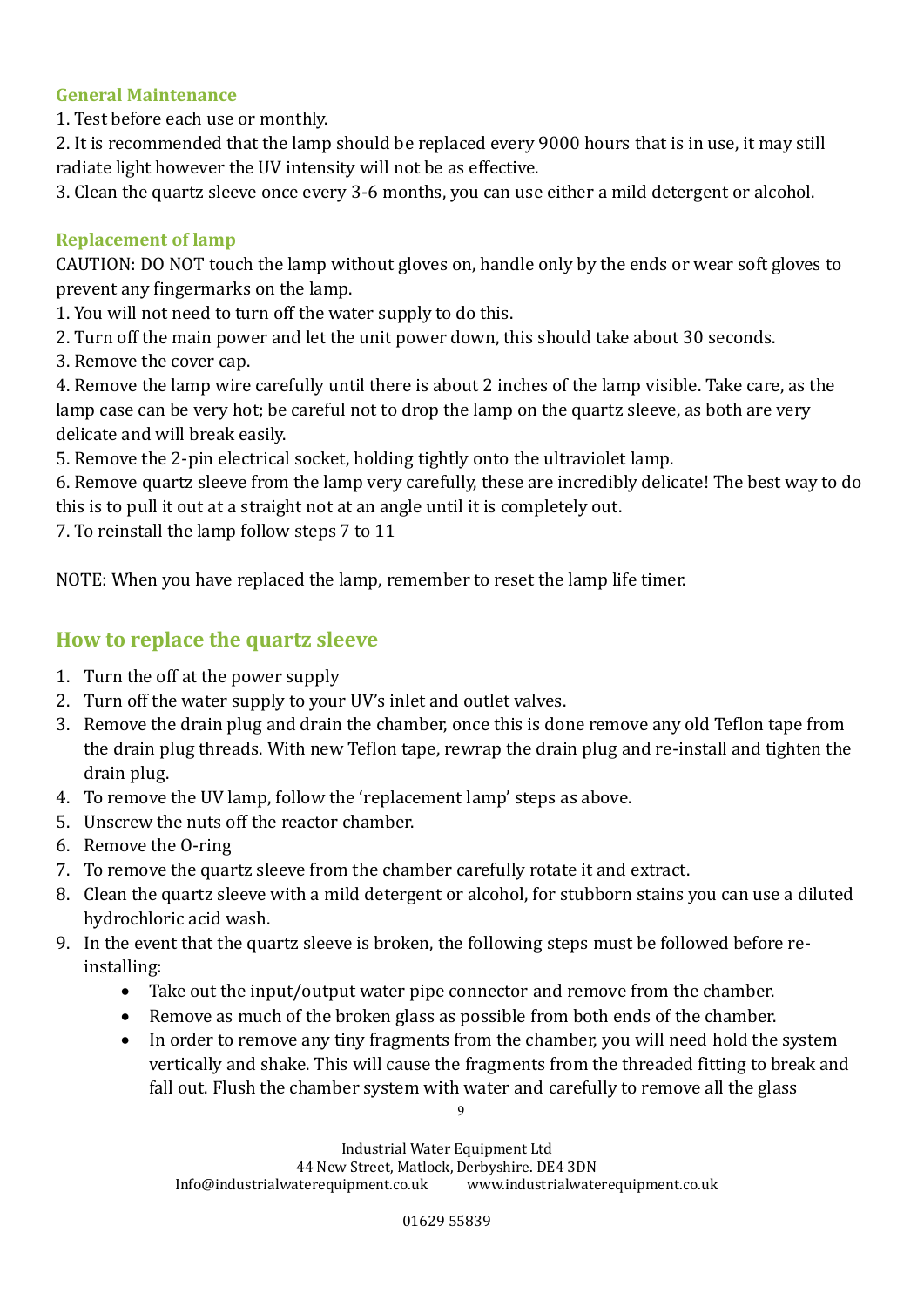fragments from the inside the chamber.

• Throw away all pieces of the broken glass

10. To re-install the quartz:

- a) **Step 4:** Insert the spring into the quartz sleeve.
- b) **Step 5:** Install the O-ring onto the open end of the quartz sleeve.
- c) **Step 6:** Insert the quartz sleeve into the Reactor Chamber.
- 11. To re-install the new lamp see the lamp installation instructions.
- 12.Slowly restore the water supply to your UV and check for leaks.

13. Turn on power.

## **UV FAQ's**

To help you keep your UV in optimum operation condition see our most popular FAQ's. Should a specific problem arise during the routine inspection, please refer to the maintenance instructions.

| <b>FAQs</b>                                | <b>Possible Causes</b>                                   | <b>Solutions</b>                                                                                                                                                                                               |  |
|--------------------------------------------|----------------------------------------------------------|----------------------------------------------------------------------------------------------------------------------------------------------------------------------------------------------------------------|--|
| Drop in pressure                           | Pre-filter clogged                                       | Replace filter cartridges                                                                                                                                                                                      |  |
| High bacteria count                        | Quartz Sleeve is stained or<br>dirty                     | Clean the Quartz Sleeve                                                                                                                                                                                        |  |
|                                            | Feed water quality changed                               | Have raw water tested to ensure that water<br>quality is still within bounds                                                                                                                                   |  |
|                                            | Contamination in water after<br>UV system                | It is imperative that effluent water stream be<br>shocked with chlorine (bleach) before water<br>leaves UV system-disinfection system must<br>have a bacterial free distribution system to<br>work effectively |  |
|                                            | Possible break-through of<br>sediment through pre-filter | Have source water test for turbidity-use<br>cartridges with higher filtration precision                                                                                                                        |  |
| Heated product water                       | Common problem caused by<br>infrequent use of water      | Run water until it returns to ambient<br>temperature                                                                                                                                                           |  |
| Water appears milky                        | Caused by air in the water<br>lines                      | Run water till air is purged                                                                                                                                                                                   |  |
| Unit leaking at end<br>caps                | Problem with O-ring                                      | Ensure O-ring is in place; clean them then re-<br>install; replace them if necessary. Do not use a<br>pipe wrench, pliers or any other tool. Hand-<br>tighten only. Do not use any lubricant.                  |  |
| Unit leaking at inlet or<br>outlet opening | Inadequate inlet/outlet ports<br>connections             | Check thread connections, reseal with Teflon<br>tape and re-tighten                                                                                                                                            |  |
| Moisture inside the<br>Quartz Sleeve       | Quartz Sleeve is broken or<br>cracked                    | Visually inspect the Quartz Sleeve. If broken or<br>cracked, replace                                                                                                                                           |  |

10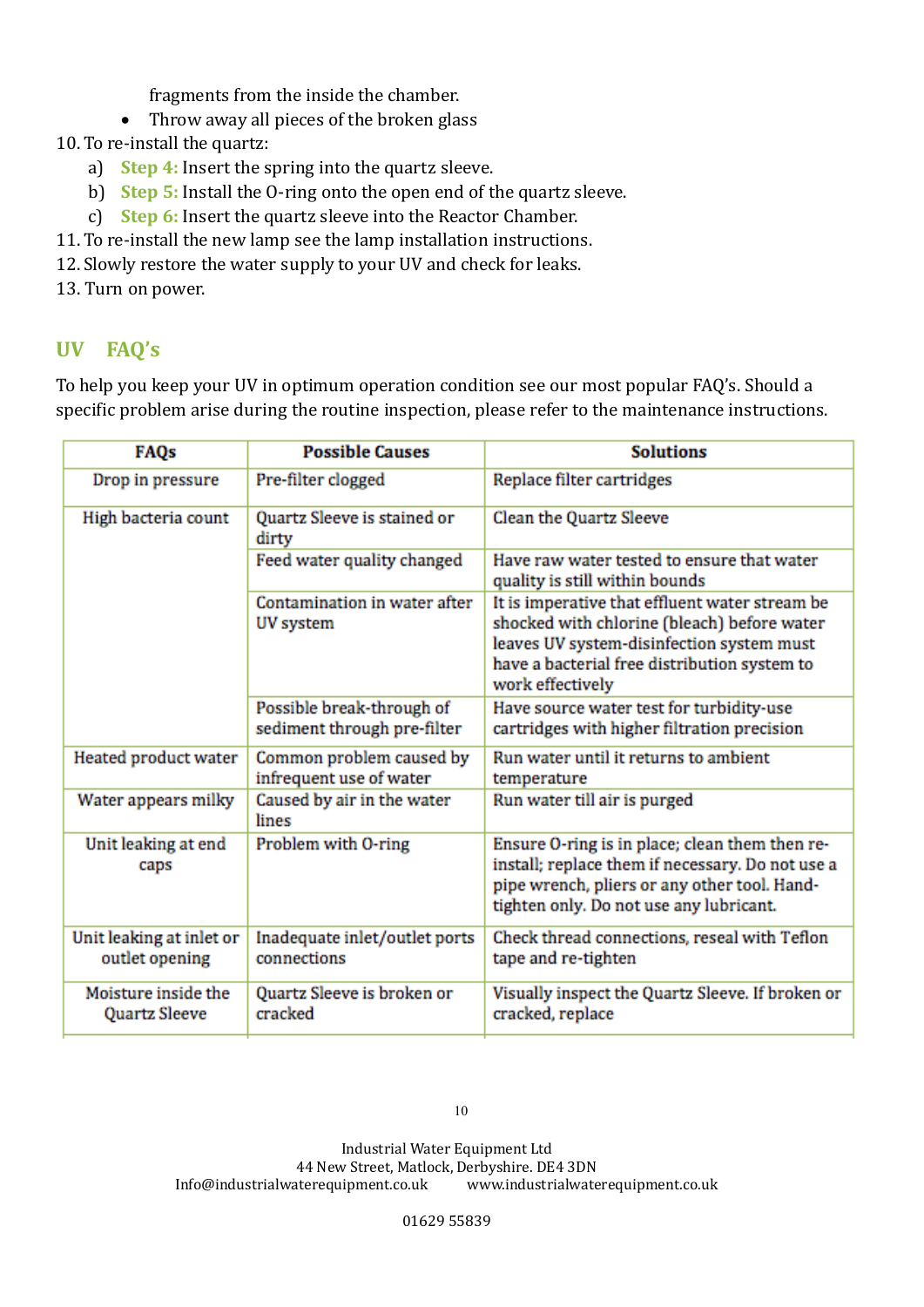| System shutting down<br>intermittently | Interrupted power supply                                                                        | Ensure system has installed on its own circuit,<br>as other equipment may be drawing power<br>away from UV (i.e. pump or fridge) |  |
|----------------------------------------|-------------------------------------------------------------------------------------------------|----------------------------------------------------------------------------------------------------------------------------------|--|
|                                        |                                                                                                 | UV system should not be installed on a circuit<br>which is incorporated into a light switch                                      |  |
| Lamp failure alarm<br>on--             | Loose connection between<br>lamp base and socket                                                | Reconnect the lamp with a tight fit                                                                                              |  |
| new lamp                               | Moisture build up in<br>connector may keep lamp<br>and socket from making a<br>solid connection | Eliminate chance of any moisture getting to the<br>socket and/or lamp pins                                                       |  |

## **UV Parts**

#### **Phillips Bulbs**

Your UV is supplied with a Phillips bulb, Philips is well known as one of the largest manufacturers of high quality, standard low-pressure mercury lamps. Philips TUV lamps comprise of a tubular glass envelope, which emit a short-wave UV radiation. (Peak at 254 nm (UVC) for germicidal action) These in-house built glass filters out the 185 nm ozone forming line thus preventing the creation of ozone. A protective coating on the inside of the bulb limits the depreciation of the useful UVC output; this allows systems to perform at its highest efficiency. Philips founded a technology that reduces the mercury level of the lamps, which as a result has meant that Phillips bulb contain the lowest amount of mercury in the industry.

#### **Quartz Sleeve**

The quartz sleeve in your UV is a made from high quality industrial technology glass, which has substantial and chemical properties. Your quartz sleeve can stop a spectrum transmission less than 220 nm and prevent any radiation of high-density UV rays and will not generate an ozone. UV transmissions can be steralised effectively at 254nm which is more than 95%. The quartz sleeve has a high temperature and corrosion resistance, high performance of electrical insulation, long life,  $> 95\%$ of visible light transmittance and > 99.99% high purity of silicon dioxide.

#### **UV Electronic Ballast**

All are normally working Green lamp is on Default screen display : lamp life, degressive counting (365 days – 0 days) Ballast operation time : incremental counting (0-9999 days), press switch button less than 2 seconds to show. Press switch button again or after 10 seconds, the screen will return to the default display.

When the lamp is approaching the end

11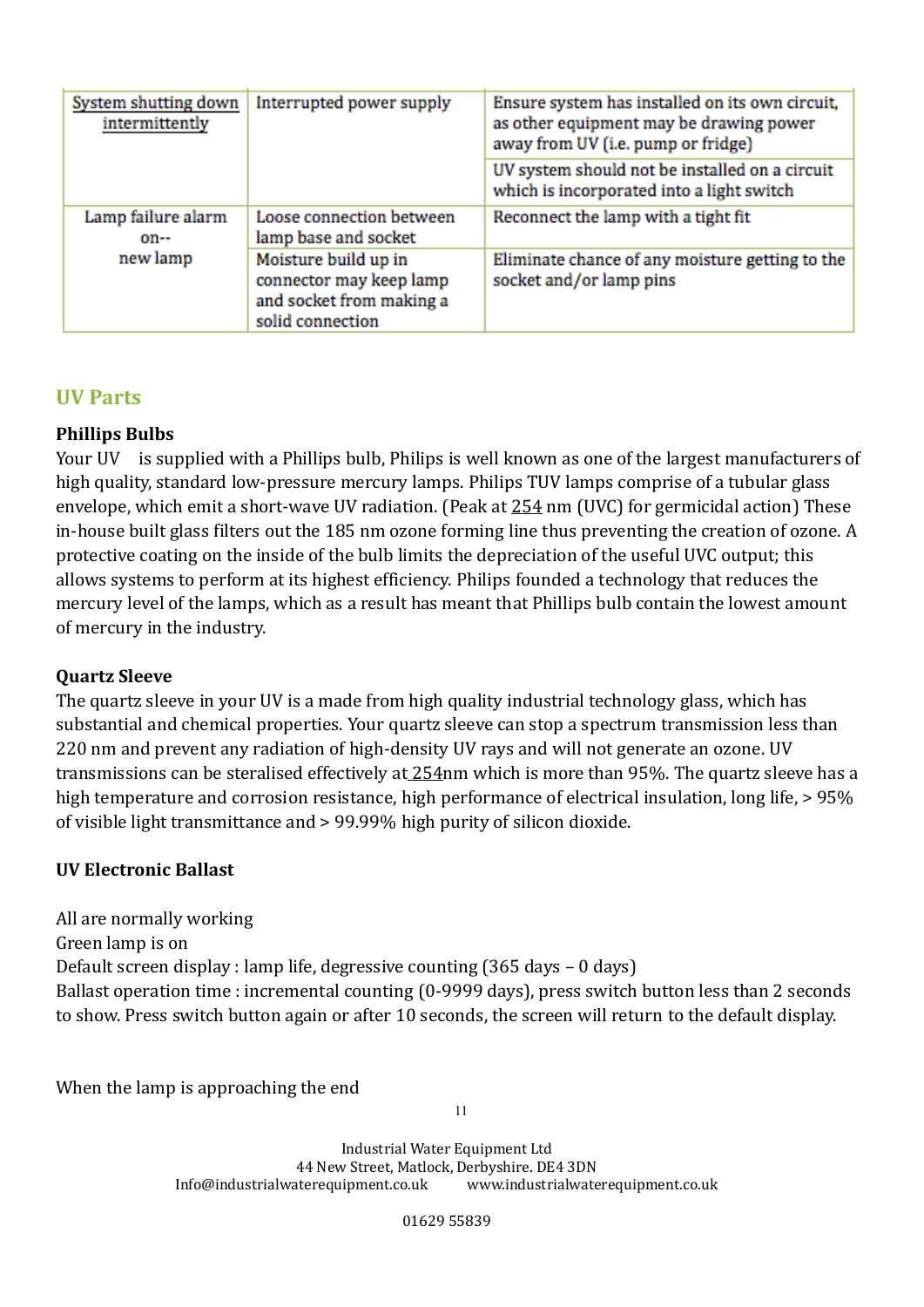At "0" day, screen will display "A3"

Alarm : red lamp is continuously on while buzzer is sounding for 1 second then off for 5 seconds. Alarm cancel : If lamp is not replaced, there are still four times when the sounds are cancelled. Shortly press button for 5 seconds, buzzers sounding will stop, lamp life will be reset to 7 days but displaying A3. These steps can be repeated 4 times after which the alarm can no longer be cancelled unless the uv lamp is replaced.

When the UV Lamp fails.

The timer on the lamp life will stop counting, while ballast life counting will continue. Alarm : The red light will be flashing whilst the buzzer sounds for 1 second then stops for 5.

4 Replace the lamp and reset the time.

Disconnect the power supply

Remove expired or failed lamp then install new lamp.

Press and hold the the power button for until the screen displays "rSET", after 2 seconds the will read 365 and there will be an audible tone. Release the power button.

## **Disinfection Time**

| <b>Species</b>      | <b>Name</b>                            | 100% Kill (s) | <b>Name</b>                           | 100% Kill (s) |
|---------------------|----------------------------------------|---------------|---------------------------------------|---------------|
|                     | Anthraces                              | 0.30          | Tuberculosis                          | 0.41          |
|                     | Diphtheria                             | 0.25          | Vibrio Cholera                        | 0.64          |
|                     | Clostridium<br><b>Botulism</b>         | 0.80          | Pseudo monas Bacteria                 | 0.37          |
|                     | Tetanus                                | 0.33          | Salmonella                            | 0.51          |
| <b>Bacteria</b>     | <b>Dysentery Bacillus</b>              | 0.15          | <b>Fever Bacteria</b>                 | 0.41          |
|                     | Colibacillus                           | 0.36          | Bacillus Typhi murium                 | 0.53          |
| <b>Virus</b>        | Hook-side Pylon Bacillus<br>Adenovirus | 0.20<br>0.10  | Shigella<br><b>Influenza Virus</b>    | 0.28<br>0.23  |
|                     |                                        |               |                                       |               |
|                     | Phagocyte Cell Virus                   | 0.20          | Polio Virus                           | 0.80          |
|                     | <b>Coxsackie Virus</b>                 | 0.08          | <b>Rota Virus</b>                     | 0.52          |
|                     | <b>ECHO Virus</b>                      | 0.73          | <b>Tobacco Mosaic Virus</b>           | 16            |
|                     | <b>ECHO Virus 1</b>                    | 0.75          | <b>Hepatitis B Virus</b>              | 0.73          |
|                     | Aspergillums Niger                     | 6.67          | Soft Spores                           | 0.33          |
|                     | Aspergillums                           | 0.73-8.80     | Penicillium                           | 0.87-2.93     |
| <b>Mold Spores</b>  | Dung Fungi                             | 8.0           | Penicillium Chrysogenum               | 2.00-3.33     |
|                     | Mucor                                  | $0.23 - 4.67$ | Other Fungi Penicillium               | 0.87          |
|                     | Blue-green algae                       | $10 - 40$     | Paramecium                            | 7.30          |
| <b>Water Algae</b>  | Chlorella                              | 0.93          | <b>Green Algae</b>                    | 1.22          |
|                     | Line Ovum                              | 3.40          | Protozoan                             | $4 - 6.70$    |
| <b>Fish Disease</b> | <b>Fung 1 Disease</b>                  | 1.60          | <b>Infectious Pancreatic Necrosis</b> | 4.00          |
|                     | Leukodermia                            | 2.67          | Hemorrhagic                           | 1.60          |

12